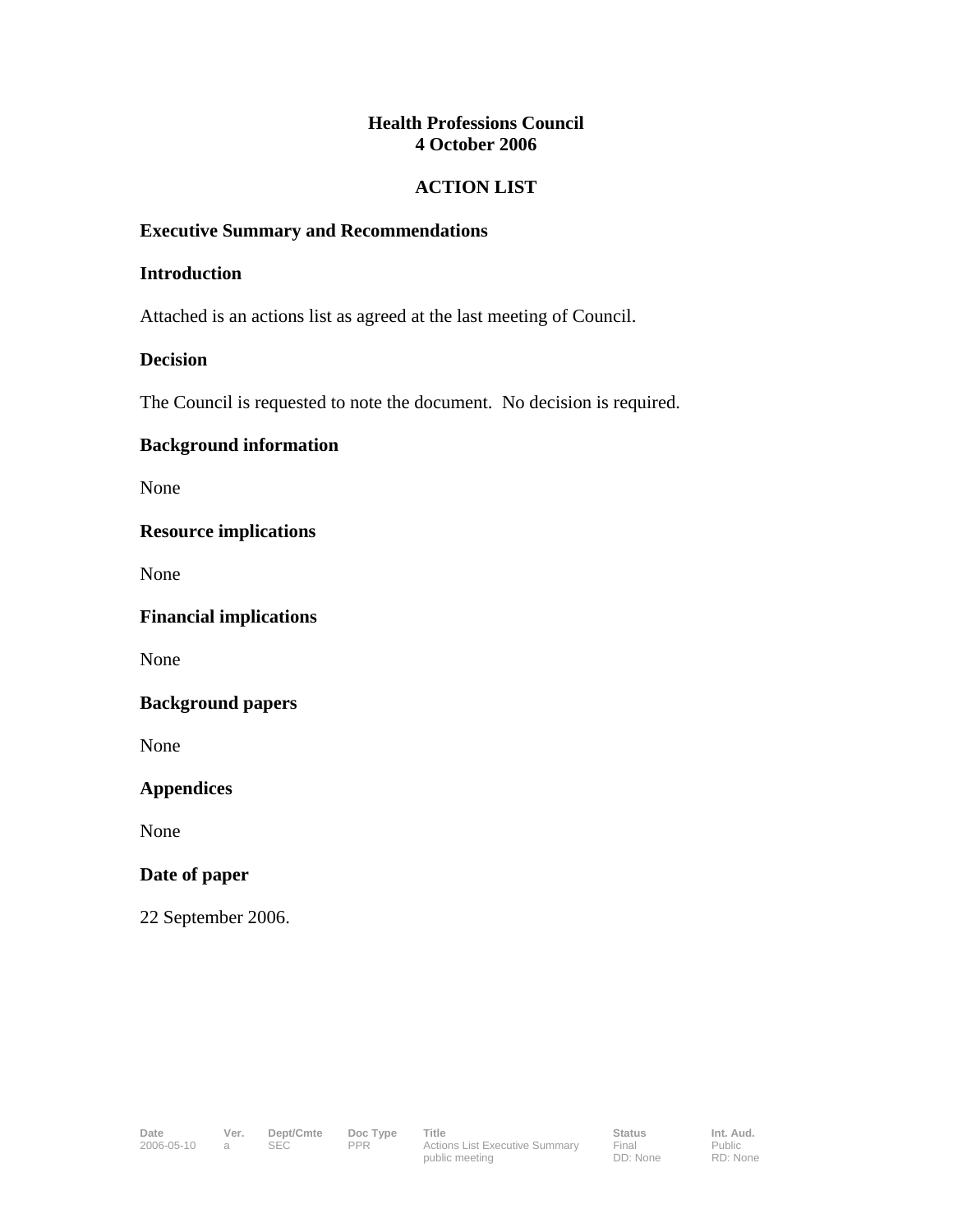# **ACTION POINTS**

# **COUNCIL MEETING – 12 September 2006**

|    | <b>Action point (and</b>                                                                                                                                                                                                                                                                           | For the      | <b>Action by</b>    | Outcome                            |
|----|----------------------------------------------------------------------------------------------------------------------------------------------------------------------------------------------------------------------------------------------------------------------------------------------------|--------------|---------------------|------------------------------------|
|    | location in minutes)                                                                                                                                                                                                                                                                               | attention of | (date)              |                                    |
| 1. | Meetings with<br>Professional Bodies of<br>professions registered<br>with the HPC<br>Agreed that the<br>Executive would ensure<br>that lay members were<br>informed of dates of<br>upcoming meetings<br>Public minutes 8.4                                                                         | <b>MJS</b>   | September<br>2006   | Actioned 12<br>and 18<br>September |
| 2. | <b>Equality and Diversity</b><br>Project<br>Agreed that the<br>Executive would<br>provide a project update<br>to the Council meeting<br>on 14 December 2006<br>Public minutes 12.5                                                                                                                 | CP           | 14 December<br>2006 | Included on<br>draft agenda        |
| 3. | <b>Equality and Diversity</b><br>Project<br>Agreed that the<br>Executive should<br>consider a process for<br>monitoring whether the<br>organisation was<br>meeting its duties under<br>current legislation and<br>should report back to<br>Council regarding this<br>matter Public minutes<br>12.6 | <b>MJS</b>   | 14 December<br>2006 | Ongoing                            |
| 4. | <b>Proposed Consultation</b><br>Paper on Revision of<br>Guidance Notes for<br><b>Aspirant Groups</b><br>Agreed that the<br>consultation would start                                                                                                                                                | CS           | December<br>2006    | Preparatory<br>work<br>underway    |

2006-09-22 a CNL PPR Council Action

Public RD: None